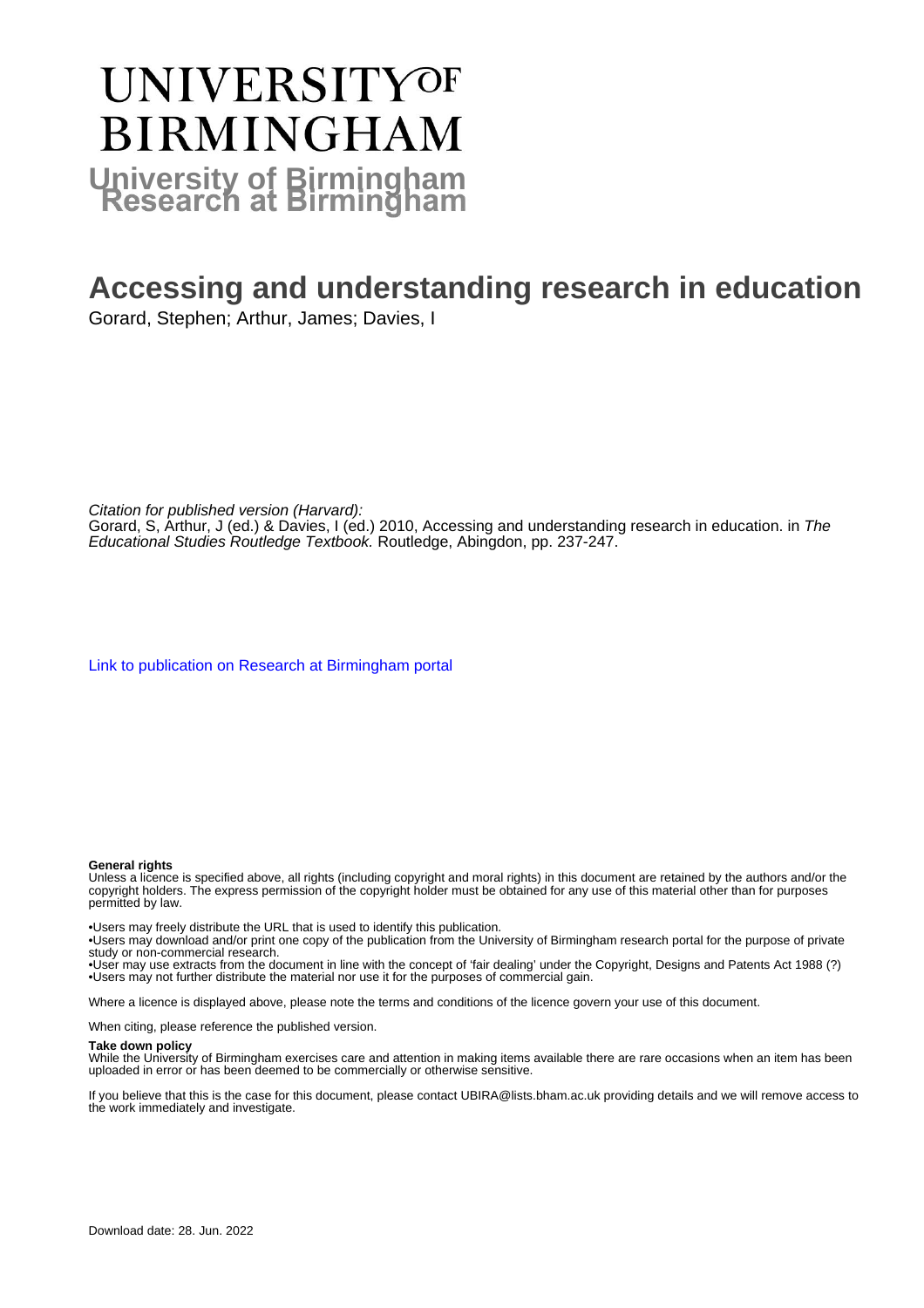Accessing and understanding research in education

Stephen Gorard The School of Education The University of Birmingham B15 2TT [s.gorard@bham.ac.uk](mailto:s.gorard@bham.ac.uk)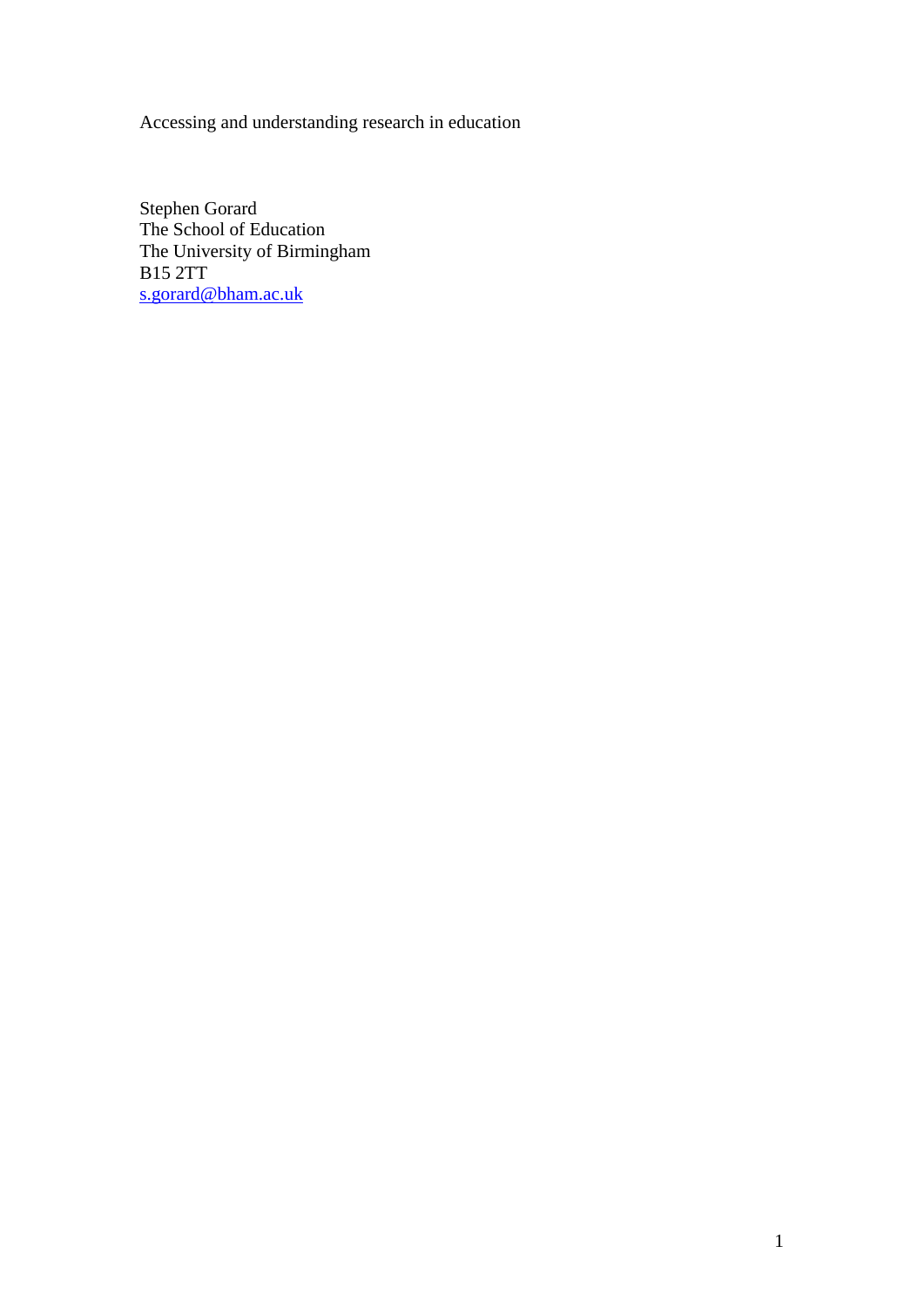Accessing and understanding research in education

### **Introductory comments**

This chapter describes the range of evidence that exists relevant to educational studies, and discusses how to locate, read, and use such evidence. The evidence exists in publicly available datasets as well as in the writings of others. The chapter introduces some generic methods of assessing the quality and usefulness of evidence, including a key quality control principle. The chapter ends by outlining some ideas for future research.

#### **The scale of research evidence in education**

In all developed countries including the UK, and most other countries, education is a huge industry. It is increasingly lifelong, from cradle to grave (or more formally from pre-school to adult learning in the third-age). It is society-wide, taking place in families, schools, colleges, prisons, the workplace, libraries, on-line, and in numerous informal settings. Education is also the only major area of public policy which is compulsory for all citizens – hospitals are for the unwell, prisons are for offenders, benefits are intended for a disadvantaged minority, and so on. But everyone is required by law to attend school, or to make equivalent arrangements at home. And education is held responsible by policy-makers for a bewildering range of phenomena including the economy (a trained workforce), social mobility, social cohesion, and social justice. So, although education research is only a small part of all this education it is still a large undertaking itself. There are more education researchers in the UK than in any other field or discipline (Gorard et al. 2004).

Education research in the UK is funded by central and local government, by neargovernment bodies like the Qualifications and Curriculum Authority, the Teacher Development Agency, or the Learning and Skills Council, by research councils such as the Economic and Social Research Council, by learned bodies such as the Royal Society or the British Academy, by think tanks such as the Social Market Foundation or the Institute for Public Policy Research, by practitioner bodies such as the NUT or ATL, by large charities like the Nuffield Foundation, Gatsby, or Joseph Rowntree, by individual benefactors such as the Sutton Trust or Bowland Trust, and by many of the same kinds of bodies in Europe, the USA and worldwide including the OECD, the EC Directorate for Education and Culture, and the Spencer Foundation. The research is conducted by these bodies themselves as well as by academics, practitioners, and increasingly by private consultants.

This means that there is a vast amount of data collected on education, and a vast amount written about education research. For any topic, as broadly conceived, the first problem you will face is how you will manage the scale of that evidence.

### **Looking for research evidence**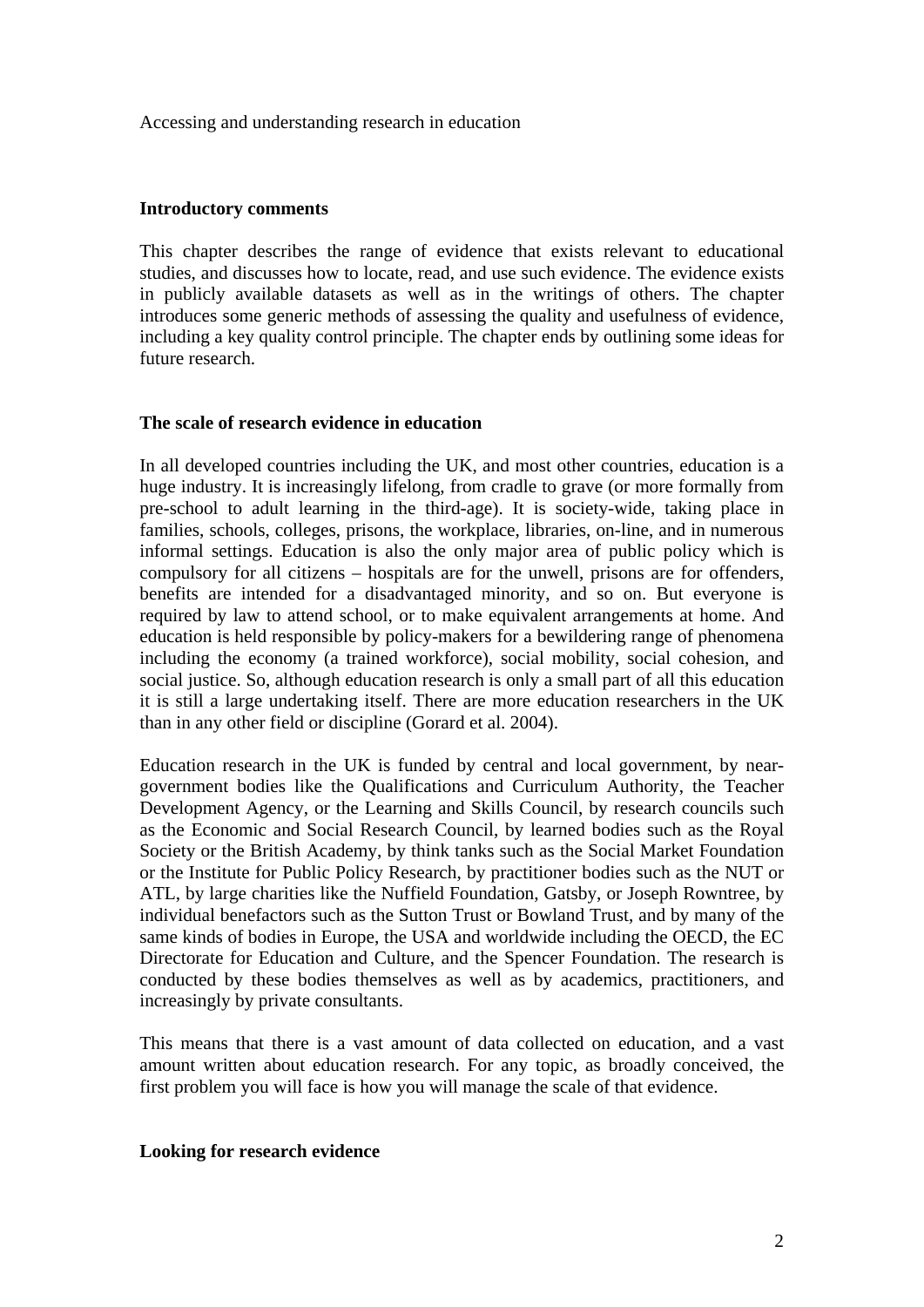### *A hierarchy of evidence*

Primary evidence is based on first-hand data that you collect yourself (the subject of Chapter 22). This has the advantages of being new, fresh, directly relevant to your own area of investigation, and more easily comprehensible to you. Primary evidence has the disadvantages that it is likely to be small-scale due to lack of time and resources, it could be biased by your selection of the cases to be involved, and will often anyway be a replication of evidence already collected by others.

Secondary evidence is based on existing data collected by others. Where you can gain direct access to the evidence collected by others this often allows you much largerscale data, but still with many of the advantages of primary data. For example, if you wish to find out whether the number of applicants to study undergraduate mathematics at universities in the UK has been going up or down in the last 10 years it is difficult to imagine that you could collect better data on this than the Higher Education Statistics Agency (HESA). HESA makes this data available to all would-be analysts (see below). A fantastic range of existing evidence is available on almost all education studies topics. Such secondary evidence has the disadvantages, for you, that it was usually collected for another purpose and so may not be ideal, that you have no real idea of the conditions under which the data was collected, and you may therefore be misled about its completeness and accuracy. Nevertheless, when considering an educational issue, secondary evidence is usually at least as useful as primary evidence, and much cheaper to get hold of (Gorard 2001).

Where primary evidence is not possible, and secondary evidence is not available, it is also worth considering the conclusions of others, drawn from their own analysis of primary or secondary data ('tertiary' data if you like). But remember, whatever the flaws and limitations of any direct evidence (primary or secondary), these are made worse by being summarised at third hand. One has only to read two different newspaper accounts of the same governmental policy announcement to see the truth of this. The accounts may be contradictory and such contradictions may only be resolved by reading the announcement for yourself. This principle is widely misunderstood in education studies, where new authors rush to repeat the *opinions* of others, when it is just as easy to read that author's evidence at first-hand and come to your own opinion. Any author summarising their evidence faces exactly the same flaws and relative disadvantages as you would when reading the evidence itself, but they put you at the added disadvantage of only 'seeing' the evidence through their eyes. This does not mean that we should not read the accounts of others. My purpose here is to illustrate the dangers of relayed and packaged information for those seeking a greater understanding of education, and to recommend the use of direct evidence wherever possible.

One advantage of reading about evidence at second-hand is that it might allow you to use a larger number of studies and datasets in any given time period. This advantage occurs especially when you have access to a synthesis of evidence from than one source, such as might appear in a meta-analysis or systematic review.

Reports of single studies are therefore towards the bottom of the hierarchy of useful evidence. They are valuable but require considerable time to use effectively, and lead to an increased danger of being misled by a poor quality and un-replicated study. For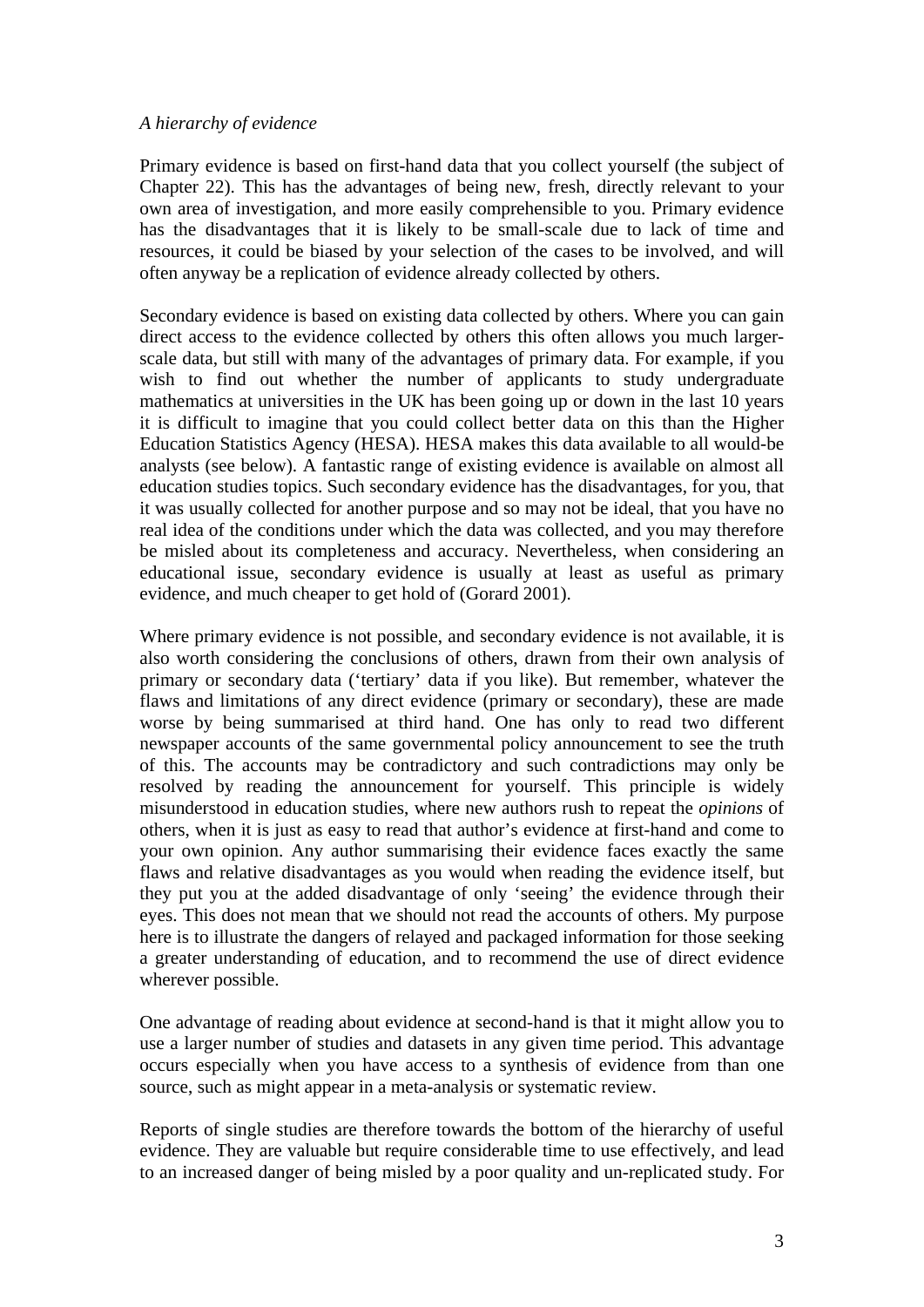some reason, reports of primary research often give very little detail about the evidence uncovered. It should be a simple matter to provide the relevant research instruments, full transcripts of interviews, spreadsheets of responses, and so on, either as appendices or as linked websites. This kind of good practice is still only attempted by a minority. Many research reports make quite bold claims illustrated by selective interview quotations or tables, in such a way that readers are unable to judge for themselves whether the claims are warranted by the evidence. Just because the author claims that something is so does not make it so. Your task as a reader of evidence is to make critical and informed judgements about the relative quality of different sources of evidence, and about the conclusions others have drawn from this evidence. In order to complete that task you must have reasonably good access to the evidence, and providing that access is part of the task of the author. Where an author does not create that access through the clarity of their writing they are failing in that basic task. It is then quite rational for you to cast doubt on both their evidence and their conclusions.

Beware also of articles that look like summaries of evidence, but which are mere opinion. Reviews of literature in a number of fields report encountering a large number of papers published in peer-reviewed research journals that contain no direct accounts of evidence at all (Gorard et al. 2007). Perhaps one-third of all education 'research' publications are thought pieces, and of course some of these are valuable. There are discussions and debates about innovative research methods, and the occasional piece with a new idea that has the power to completely change the way we look at a topic. However, far too many are largely pointless theorising or posturing. Do not mistake the opinion of others for evidence, however important the source and however forcefully expressed.

To recap, there are at least five different ways of uncovering apparent evidence on a topic. Direct access to primary and secondary evidence are the best and most secure routes. Failing these a rigorous synthesis of available evidence, performed by someone else, is a time-saving and useful alternative, as long as the quality of the synthesis is made clear and the route (or audit trail) to the primary data is available for interested readers. Failing this you can produce your own rigorous synthesis of the evidence published in single studies. You may also find useful techniques and approaches in published articles with no evidence in them, but do not mistake these for evidence of any kind.

### *Searching for secondary evidence*

Once you have opened your eyes to the possibility of using existing data, rather than just reports about existing data, the difficulty is not so much whether what you want exists but where you can find it. I suggest some likely sources here for illustration, but the details of internet resources are likely to date rapidly, and to vary between countries.

An obvious place to start your search for existing data is the national UK Data Archive ([http://www.data-archive.ac.uk/\)](http://www.data-archive.ac.uk/). This is, or should be, a repository of all datasets generated through research paid for by the taxpayer-funded Research Councils (such as the Economic and Social Research Council), and from a number of other sources. It includes historical archives, policy and other documents, and transcripts of interviews undertaken as part of previous research projects. Some of it is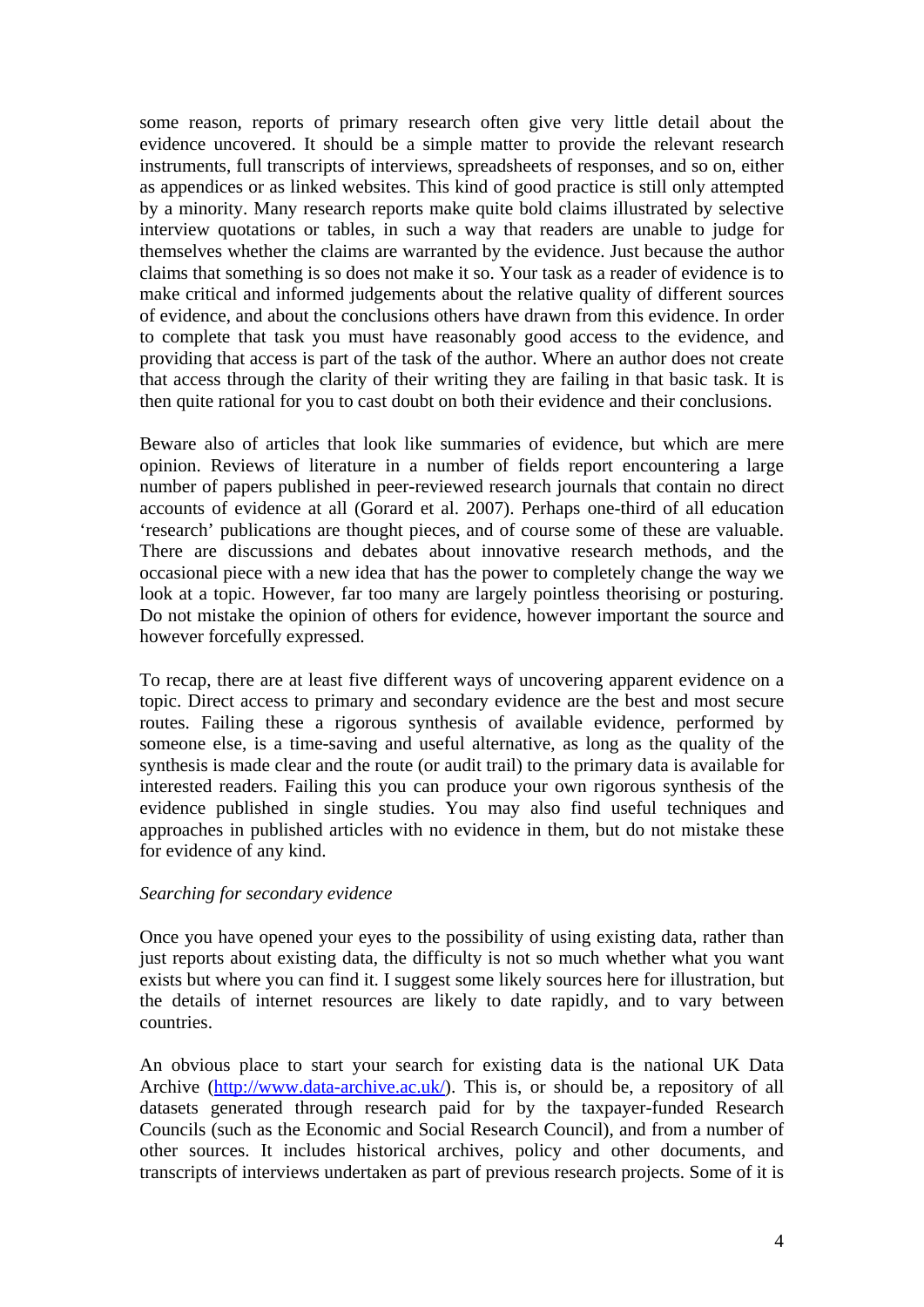relevant to education studies. You can register for access to these resources, and then reanalyse the evidence for your own purposes. The National Digital Archive of Datasets ([http://www.ndad.nationalarchives.gov.uk/\)](http://www.ndad.nationalarchives.gov.uk/) similarly contains a fantastic array of data – perhaps most obviously a database of the annual schools census for all schools, undertaken in January each year, collecting data at school level on pupil intake characteristics (poverty, special needs, ethnicity, sex, first language) and on the teaching and support staff. Linking such school characteristic data to the corresponding records of school examination entry and attainment is a very powerful approach. The Department for Children, Schools and Families has a website full of data on all aspects of school and childhood, including an archive of examination and key stage results for each school up to the current year ([http://www.dcsf.gov.uk/performancetables/\)](http://www.dcsf.gov.uk/performancetables/).

If you want comparative data, or to place your evidence in an international context then the OECD website has a wonderful collection of educational evidence, including the annual Education at a Glance, and the results of successive rounds of the international PISA study. The most recent PISA study at time of writing was in 2006 ([http://pisa2006.acer.edu.au/\)](http://pisa2006.acer.edu.au/), and the database includes the views of teachers and students, student test results in a range of subjects, and school-level data. It can be downloaded from the website, giving records for individuals within schools, in around 80 countries. For more on where to find data and how to analyse it, see Gorard  $(2001)$ .

One of the many websites with downloadable data about post-school education is the Higher Education Statistics Agency [\(http://www.hesa.ac.uk/](http://www.hesa.ac.uk/)). Here you can find an archive of applications and admissions to higher education, and discover changes over time or regional variations in what kind of students study what kinds of subjects at university, for example.

The (Office for) National Statistics is a one-stop shop for evidence on almost anything. It includes evidence at small area level on all ten yearly national censuses of the population, most recently from 2001, and next run in 2011 (<http://www.statistics.gov.uk/census2001/topics.asp>). Here you can find such things as the highest educational qualification of everyone in the population aged 16-74, broken down by sex, age, area of residence, type of accommodation, health, religion, occupation, marital status, and so on. You can also request bespoke tables and specific analyses. It is a public service.

These few examples really only touch the surface of the local, national and international datasets made available specifically so that you and I can use them for our own purposes. Whatever you want to know about education it is very likely that someone or some department of government has already collected the evidence you need on a far grander scale than you would be capable of. Perhaps the most original new use of these existing datasets lies in combining evidence from two or more in a way that has not been done before. I have already pointed out how useful it is to use the schools census data on pupil intakes to help explain and understand the DCSF figures on school attainment. This is a well-known link. What about others that you could be combining for the first time? Can you imagine linking the schools data with the HESA data – who is missing out on university? Or the population data with the schools intake data – do schools represent their local residents? Or whether pupil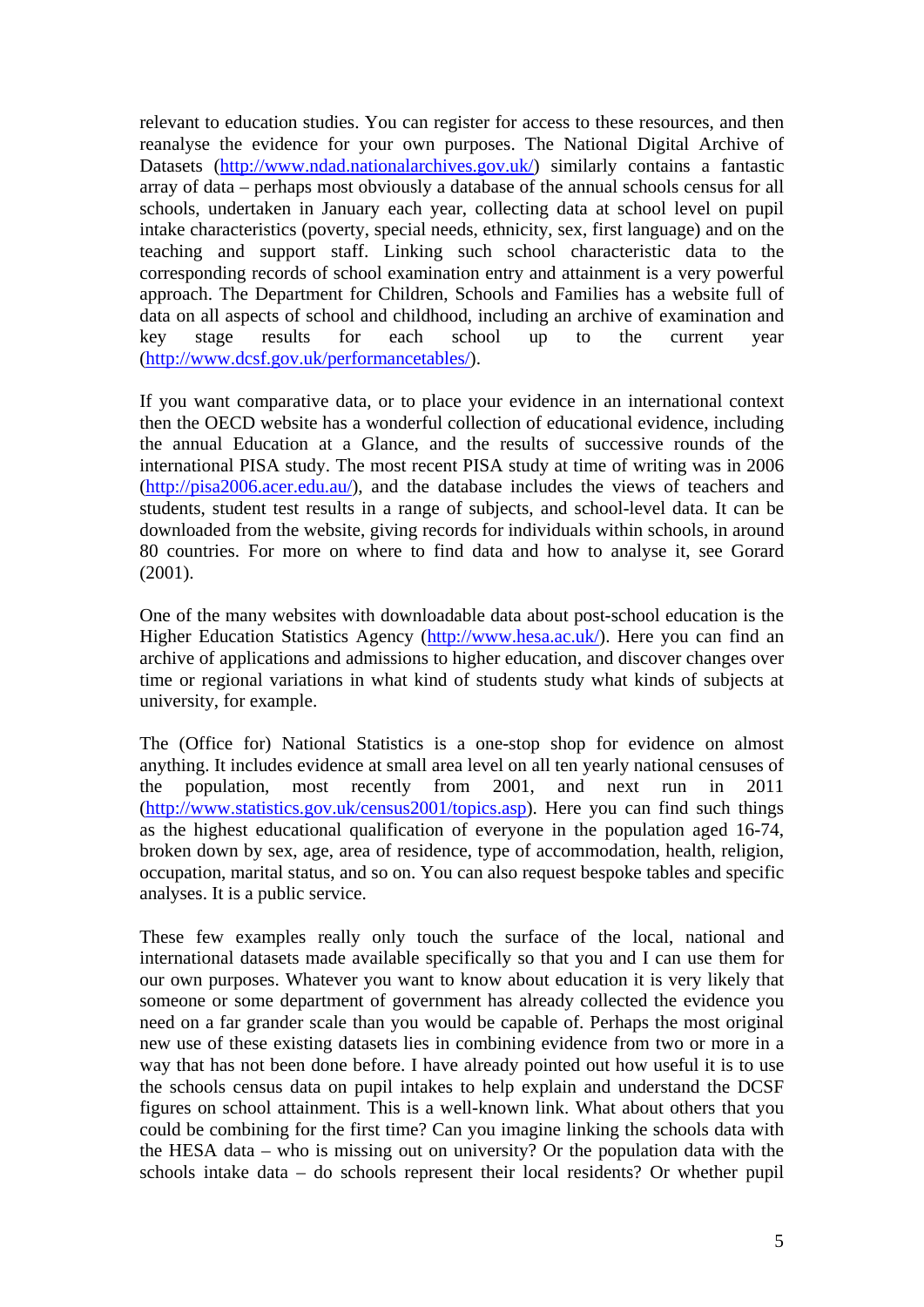views on citizenship (from PISA 2006) are related to the type of school they attend (schools census)? One of the many interesting projects I have conducted involved comparing present day stories of adult learning with those in the taped oral archive of families living in the South Wales coalfields in the 1890s (Gorard and Rees 2002). The possibilities are endless, but largely ignored by UK scholars who just do not seem to realise this potential, and continue with their small-scale and often pointless recreation of these same bases of evidence.

#### *Searching for tertiary evidence*

What about searching for research literature? I propose two main methods. Whatever else you do, do not start your review of the research literature by using a book or books. Books recounting research evidence are, by definition, out of date. They take some time to write and a long time to get published. A book dated 2008 probably only refers to other literature up until 2007, and will be based on primary evidence collected in or before 2005. They will only give a partial picture. To get a much more recent and more complete list of research reports relevant to your topic you need to visit one or more of the databases maintained for precisely that purpose. As with databases of existing evidence it is shocking how few scholars use these resources. For example, the British Education-line holds a vast database of complete reports available to download and read ([http://www.leeds.ac.uk/bei/\)](http://www.leeds.ac.uk/bei/). Many of the reports are what is termed 'grey literature', meaning that they are like pre-publications. They are less prestigious than journal articles in some people's eyes, but they compensate for this by being more up to date. It takes almost as long to get a journal article published as it does a book (longer for some journals). But Education-line can receive an electronic paper and put it up the same day.

An even wider literature on education is available to search at the Education Resources Information Center [\(http://www.eric.ed.gov/](http://www.eric.ed.gov/)), and at PsycINFO (<http://www.apa.org/psycinfo/>). These do not always lead to a complete text, but usually to an abstract, keywords, and full bibliographic reference. You can then use the reference to find the full text in your library or on the internet, if the abstract sounds as though the piece is really relevant to your own work. A key advantage of the electronic search engines for these databases and others like them is that as well as searching by titles and authors you can search for terms or phrases appearing in the documents, and you can combine all of these with Boolean logical operators like AND, OR and NOT. The precise instructions for doing this vary with each database, but imagine you were interested in bullying at school. You might search for 'bullying' and get thousands of hits (documents containing the word bullying). You then refine your search to look for 'bullying' AND 'secondary school' AND 'Scotland', and this reduces the hits only to those documents that mention all three search terms. It takes a few goes to get enough hits but not too many. It is very similar to using Google. Talking of which, Google has a specialist search engine called Google Scholar used for looking at academic writing in particular, which can be very useful (<http://scholar.google.co.uk/schhp?hl=en&tab=ws>). A final example from the many databases of research publications relevant to education is the Campbell Collaboration (<http://www.campbellcollaboration.org/>). This contains systematic reviews of evidence on almost every imaginable topic in formal education, and reports of randomised controlled trials of educational interventions.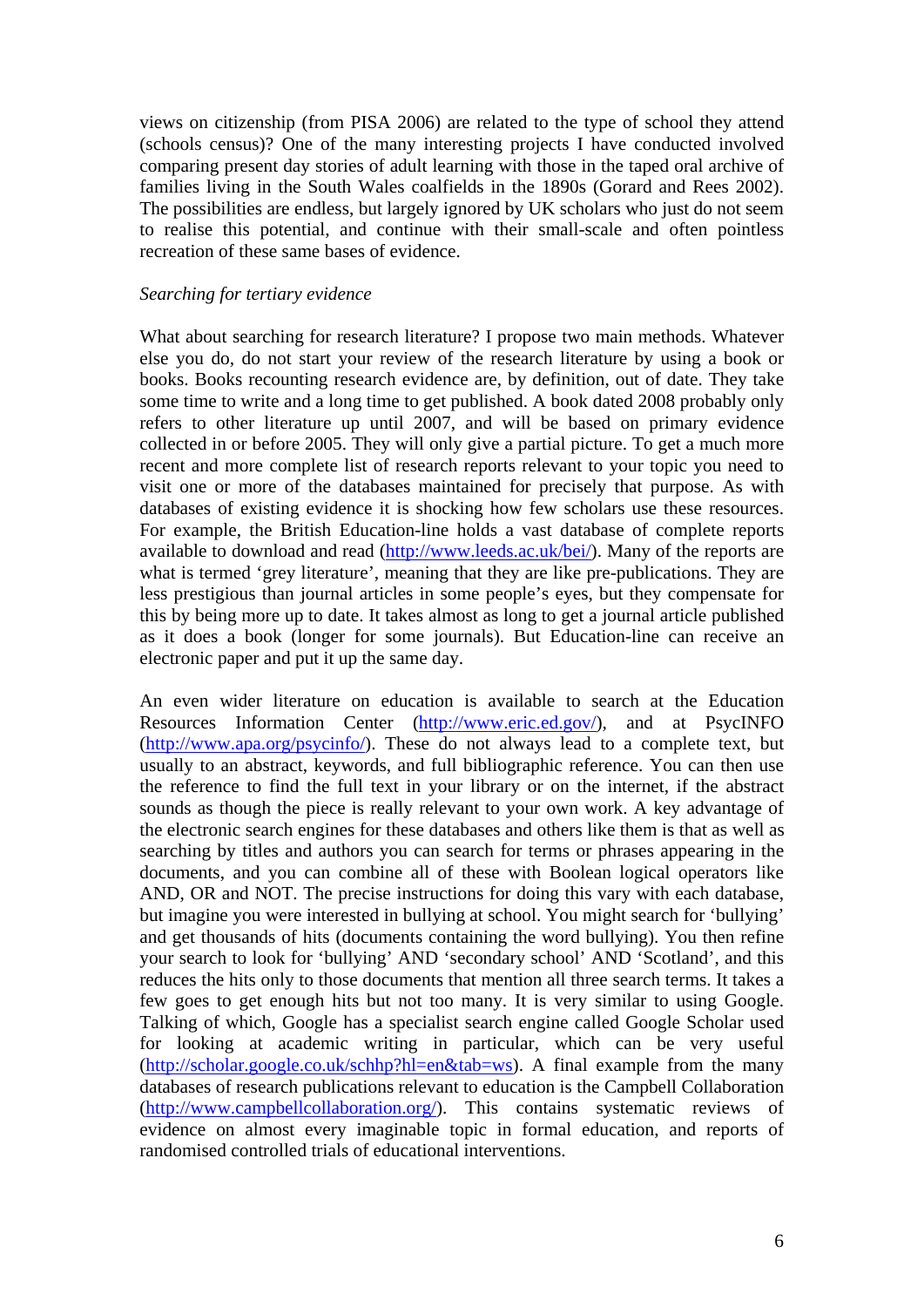In addition to these resources it is always useful to conduct a smaller search of your own. You might start with the electronic library in your own institution which has access to a number of research journals. However, these are usually organised for the benefit of someone who knows what they are looking for (such as you, once armed with a list of useful references from the ERIC database). I find a better way of finding material at the very start of a new search is to visit the library in person (it also makes a nice change from using the computer). Your library probably has hard copies of the most up to date issues of each journal lying face out on the shelves. You can walk along the education shelves, picking up each journal that might be relevant and reading the list of contents – usually on the back cover. Some of the most useful journals at this stage are the generic ones covering a whole range of issues, such as the British Educational Research Journal, Oxford Review of Education, Cambridge Journal of Education, and so on. Scan the list of contents and turn to the page for any paper that looks relevant. Read the abstract and decide to note the reference or discard it. Remember that any article does not have to be specifically about your topic. Nor do you have to use all of any article. An article might give you an idea, a description of a method, or a way of writing or presenting evidence, as well as or instead of substantive information about your topic. Perhaps the most valuable resource will be the references cited in each article. This is why you start with the most recent journals. Any paper can only cite prior papers, so if you start with last year you are going to miss the most recent evidence. You use the first set of articles to daisy-chain back to further articles, books and reports. Coupled with a search of electronic databases this should give you a fairly accurate picture of the state of evidence in your field.

Also consider looking at student theses if these are available in your library. Masters and doctoral dissertations are usually on the shelves. And remember that if a crucial paper or book is not in your library they will probably order it for you (most libraries are desperate for suggestions) or they can get it via inter-library loan. Remember also how the library catalogue system works. If you go to the shelf with the classification mark for the book or report you want and it is not there, all of the other nearby volumes will, by definition, be on similar themes. They might be even better than the one you were looking for.

Once you have located a useful publication or piece of information, ensure that you note down the full bibliographic or website details at the same time - including the date of access for websites, and the page numbers for any direct use of evidence or quotations. You do not want to waste time looking for the citation details again later when you come to write an assignment or dissertation. Incidentally, your course or institution will have an agreed set of standards for how you cite and list references in your work (such as Harvard, Chicago or Oxford). It is a really simple matter to master these rules early on, and it is a surprise to me that so much time is wasted in incorrect or incomplete references. Save your anarchic protest for something more substantial.

### **Consuming research evidence**

Clearly, having located some useful evidence in whatever form, you must now read and understand it. Mere possession of a photocopied article or a library-loaned book is of no use. So this is not the time to relax. On the other hand you do not need to read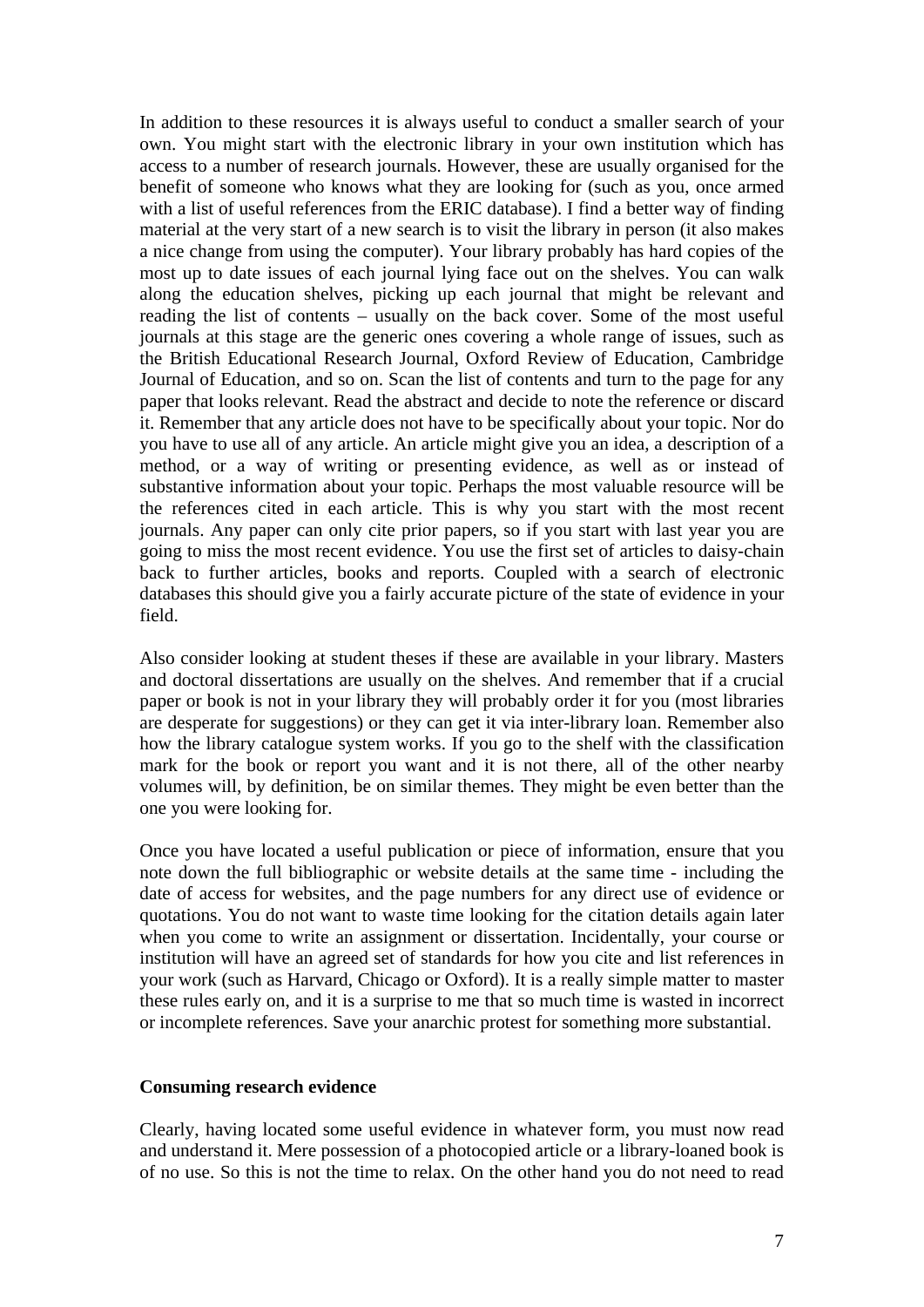all and everything you locate. In the same way as you will exclude some material at first glance as being irrelevant or too dated, so you will come to realise that some the material you have retained is not as useful as you first thought. Skimming the abstract, conclusions and references of a published article can help you decide whether to read further. Using the list of contents and figures and preface in a book can help you decide which, if any, chapter to read. Academic work is not like a detective novel designed to be read in order, in full, and once. You can start at the end and work backwards. Sometimes you need very little from a reference – perhaps all you glean from it is that there is a debate about some topic. In this case it is perfectly proper to cite the reference as simply showing the existence of the debate. In this case, you are truthfully pointing out that the debate appears in the paper. As soon as you go further than this and venture an opinion or even implicit support for one side in that debate then you need to have read the paper much more carefully.

It is important for you to realise that the publication of education research has no real quality control. Weblogs and wikis are written by individuals with differing approaches to the truth, and cannot always be relied upon to give factual information. In the same way, electronic papers and pieces linked to websites, even those of wellknown academics, cannot always be relied on. It is what they report that matters, not where they appear or who wrote them. The major attempt at quality control in education research comes from peer-review. In top journals, papers submitted for publications are sent without identifying information to two or more other academics for their comments and advice on whether to publish. Several problems arise. Innovative and controversial papers are likely to be rejected, while anodyne ones that do not threaten the status quo are accepted. There is sometimes clique review, where a group of academics working in the same area review and approve each others work to advance their own careers. There is sometimes competitor review, where a group of academics combine to inhibit the publication of work that is critical of their own approach. The journals are businesses that need a supply of papers to be published and so their 'standards' vary with time, popularity and the number of papers they receive for review. There are other attempted quality controls in education research but they are also defective. This is clear from reading almost any journal carefully. The papers in it will be mostly a combination of the anodyne and unexciting, poorly written and crafted, illustrating weak research and drawing unjustified or illogical conclusions.

This last passage should give you a few clues as to how to do your own form of quality control. For example, the author of any education research paper is writing to tell the story of their research to you and  $I$  – and people exactly like us. If, after careful reading, you do not understand what the author is saying, what the evidence means or how their conclusions follow from the evidence then the author is generally the one at fault. It is not only bad manners to treat their readership like that. It is also suggestive of flaws in their own logic or research that they are attempting to cover up by obfuscation. I find that, in addition to the one third of papers I read that contain no evidence or new ideas (see above), around another third do not make sense at all. But rather than ignoring these problems, why not join me in pointing this out when you write your summaries of evidence or literature reviews? Explain which or how many papers were vacuous and which were impossible to read.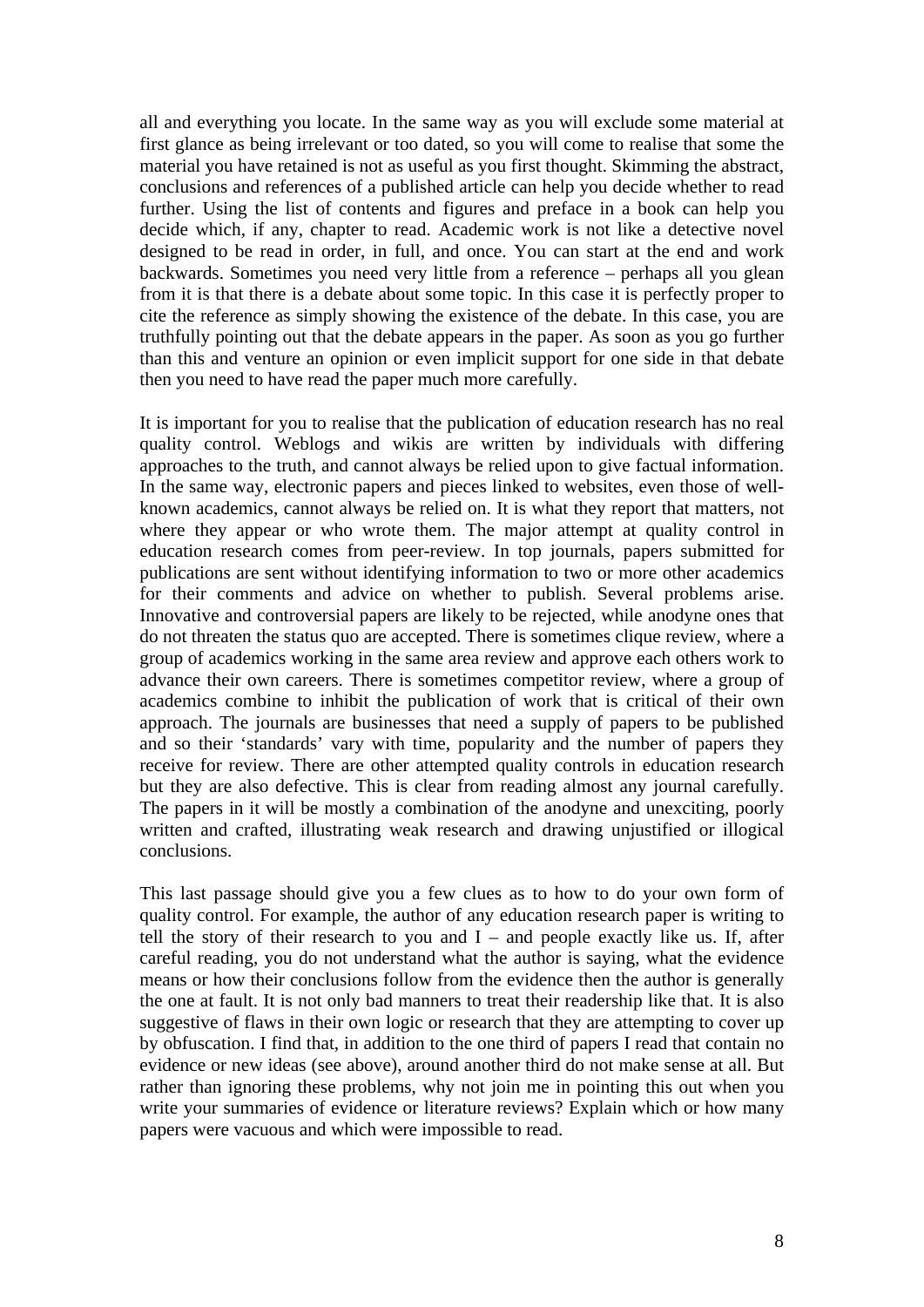For the minority of pieces you come across, which contain substantive reports of evidence *and* are explained clearly for their intended audience, try applying the following quality control principle. If the conclusion(s) of each report were not actually true how else could we explain the evidence they found? This simplesounding question is actually a very powerful discriminator between good and bad research (Gorard 2002). Imagine a study providing evidence that school pupils today report high levels of stress, concluding that school life today is more stressful than in previous decades. The author then begins to suggest explanations for this change – such as increased pressure of exams or shorter break times. Apply the principle. If it were not actually true that school life today is more stressful than in previous decades then how could we explain the evidence that pupils today report high levels of stress? There are many explanations that would fit. Most obviously, perhaps pupils would always have reported high levels of stress. The author is making a comparative claim without the necessary comparator (the levels of stress from previous decades). Yet this is a real example written by a professor of education in a UK university. It is rubbish, but it was written in all seriousness, peer-reviewed (for quality control) and then published. Unfortunately, this is not some kind of freak outlier. This is the normal weak standard of education research.

Try another real example. A study is based on education lecturers at a university interviewing their trainee teacher students about what they think of the course. The evidence is that most students are complimentary about the course, and the researchers conclude that their course is good, and so begin to characterise what they do well on the course so that other institutions can copy them. Again, apply the principle. If the course were not actually that good, how else could we explain why the students reported that they were happy with it? Again, there are numerous explanations. One obvious one is that the lecturers were not just the researchers; they were also the people who decided on the students' results, and this inhibited critique. Yet this study was also peer-reviewed and published without consideration of this apparently key point by the authors, peer-reviewers or journal editors. There is no decent quality control in education research. You have to be the judge of quality for each piece.

I would say that the majority of education research in the UK is vacuous, incomprehensible or fatally flawed. It is important for us as users of research evidence to be able to admit this so that we can discriminate and use more easily the minority of good research that does not have these flaws. Such research *does* exist and we should seek it out and treasure it. Of course, all research faces problems and requires the researcher to compromise. We are not looking, mistakenly, for perfection. We are looking, ethically, for honesty and scrupulousness. The problem with the two examples above and others like them is not so much with the evidence but about the dishonesty of the authors. The first author could have said that although they did not have evidence from previous decades, the levels of stress among pupils today were so high that they believed this to be a new phenomenon. This would a weaker but more honest conclusion. The second authors could have said we realise that our students may have felt constrained about being critical in front of us, but we did not have the resources to employ outsiders to conduct the interviews, and anyway the students did not have to be so complimentary. Thus, they might still conclude more honestly but much more tentatively that most students seemed genuinely happy with the course.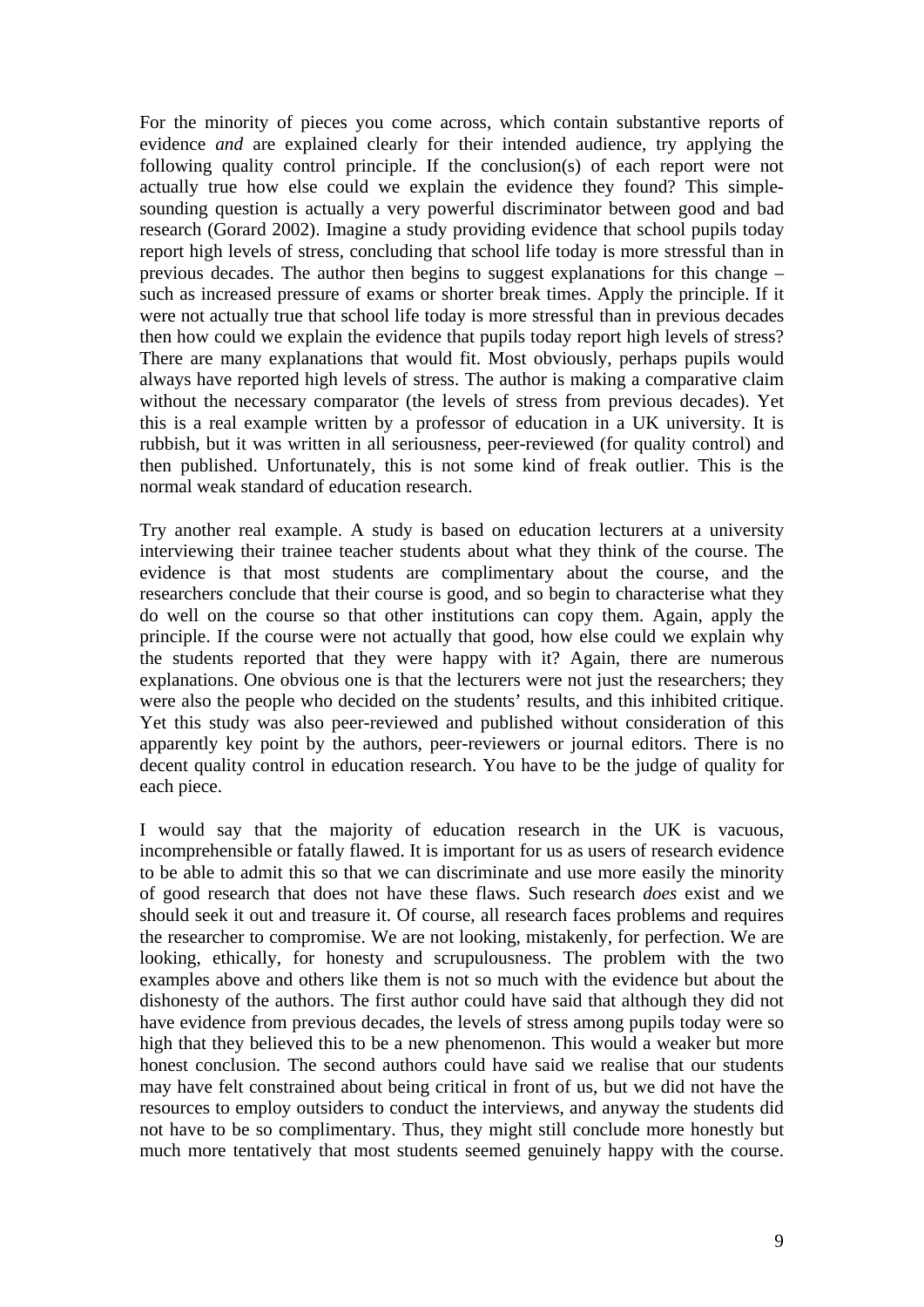Being critical and cautious in the use of evidence is, ironically, more persuasive than being gung ho.

You will come across different kinds of evidence in databases, and different kinds of studies in the literature. Evidence may differ in scale, completeness, quality, age, methods of data collection and analysis. There is insufficient space here to discuss how to read, critique and summarise every type. Two general points will have to suffice. First, anyone genuinely concerned about evidence in education research cannot exclude any data or reports solely on the basis of their type or the methods used (Gorard with Taylor 2004). A synthesis of evidence must use all relevant available material. This might sound obvious but you will soon discover ridiculous and supposedly incommensurable schisms, often based on the q words 'quantitative' and 'qualitative', that encourage research users to focus on only a subset of available evidence. Don't fall into this trap. Second, at a general level all types and methods of evidence can be handled in the same way, using the principle above (for example), or using the same kind of common sense judgement you use in everyday life. If the writer does not make themselves clear, that is their fault. Education research does not, or at least should not, generally use any complex techniques beyond the comprehension of education studies students (Gorard 2009). If the author puts tables in their writing which are in fact the undigested output from analytical software and you do not understand the table, it is not your fault. If the author uses long and unfamiliar words, in lengthy sentences of low readability, again this is not your fault.

### **Using tertiary evidence**

In general, your main use of existing evidence will be to synthesise it. Your task will be to report the overall picture of what we know about a specific topic. This means that you will have to convert what you have – often a list of references with notes attached – into a coherent story. This usually means changing the subject and object of the discussion. In note form, the subject heading may quite naturally be the author of the research report, while the topic takes a back seat. You need to avoid carrying this incorrect emphasis into your writing. One clue to this problem in any report is a sequence of paragraphs and sentences starting something like:

Gorard (2002) claims that…… Gorard (2004) found that…..

Ensure that you avoid this error. Instead, make the topic of discussion the subject and use the references to substantiate your claims. For example:

Is UK education research of the quality that the taxpaying public have a right to expect? It has many deficiencies according to Gorard (2002, 2004). These include…..

In this way as well as making the more important issue the topic of discussion, you can avoid repetition. If two (or more) authors or studies say similar things you can run their accounts together. Note that you should also avoid the opposite flaw of 'sandbagging', where each point or sentence is accompanied by a bracketed list of dozens of references. Sometimes, of course, you will make a deliberate choice to focus on one study for detailed discussion, not because that is how your notes were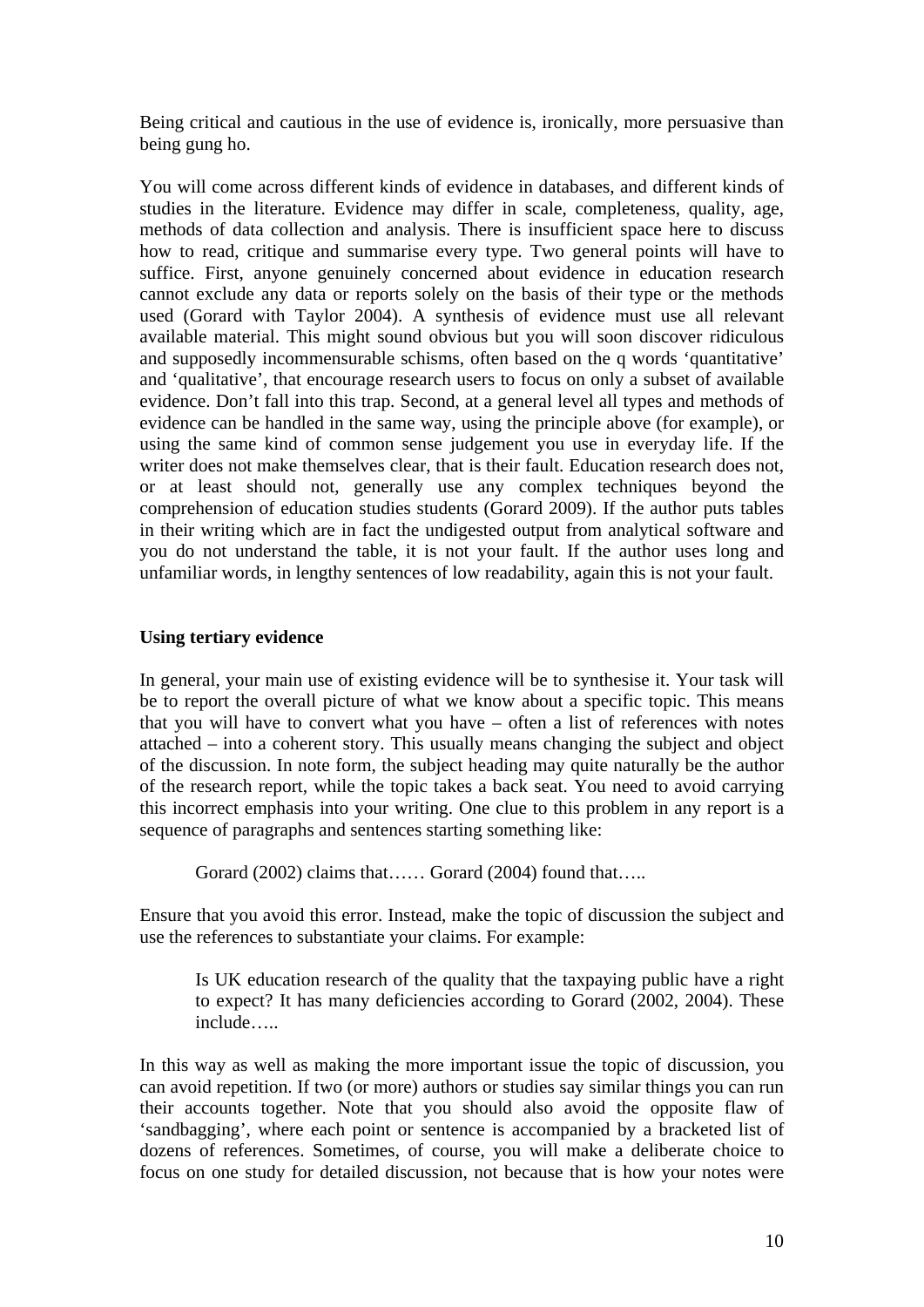taken but because it is interesting enough to be a topic in its own right. It may be a key finding, or a particularly innovative piece of research that appears to contradict the rest of the field. It is also often a very poor piece of research that you want to focus on, because it is not enough simply to disagree with something or to write it off as poor. If there is a study in your area that would be important if its findings were true but with which you disagree then you owe it to the author of that study and to your readers to explain why, in more detail. This means, of course, that when you are searching for and reading literature you do not throw away or ignore poor research. You use it to illustrate why your own conclusion is not going to take it into account.

Thus, summarising evidence is not simply a question of vote-counting. Intellectual argument does not rely, at least initially, on any kind of democracy. Ten studies may conclude one thing, and only two the opposite but the two studies may have the right answer. Perhaps the ten studies had not used the quality control principle and so had no comparator, or something similarly essential for making the claims they do. Maybe their support is circular, citing each other, and making it difficult to locate the primary evidence on which any original claim was based. And, of course, when summarising evidence and conclusions from evidence, the mere opinion of academic writers is irrelevant. It is for this reason, among others, that you should refrain from using extended quotations from the writing of others to 'support' your argument. What the writer says is not really any kind of *evidence*. You can summarise what they say if it is important (and incidentally therefore also avoid any appearance of plagiarism). There are a few occasions when you might want to quote another author directly. If you are going to dispute what they say then it is important to be accurate and so only fair to put their position in their own words (to avoid the 'straw person' error). And just occasionally a good writer has expressed what you want to say so perfectly, succinctly, or wittily that you quote them in admiration.

You should present your evidence as part of an argument. Evidence only becomes informative, rather than being dull facts, when placed in the relevant context of an argument. This argument might consist of a claim or conclusion that you want to draw, grounds for the claim, which is where your existing evidence comes in, the warrant linking the grounds logically to the claim, and any qualifiers and reservations (Toulmin et al. 1979).

## **What kind of evidence is missing?**

I have been critical of the quality and usefulness of much education research, too much of which seems to have been conducted for the sake of it with no genuine curiosity or concern for the truth. It follows then that what I would like to see is far less of this 'fake' research and far more genuine attempts to answer explicit and relevant questions (Gorard 2004, 2005). I know that people find this plea unsatisfying since it is so generic, specifying neither topics nor methods to be used. But that is the situation we face. There is no magic bullet of methods or topic. Increasing the proportion of 'quantitative' research, having more randomised controlled trials, or more work on pre-school is not, in itself, likely to improve anything. Put another way, persuading a researcher who currently does sloppy work involving interviews with primary school teachers to undertake a sloppy questionnaire with secondary school parents, for example, will lead to no overall improvement in the quality of research.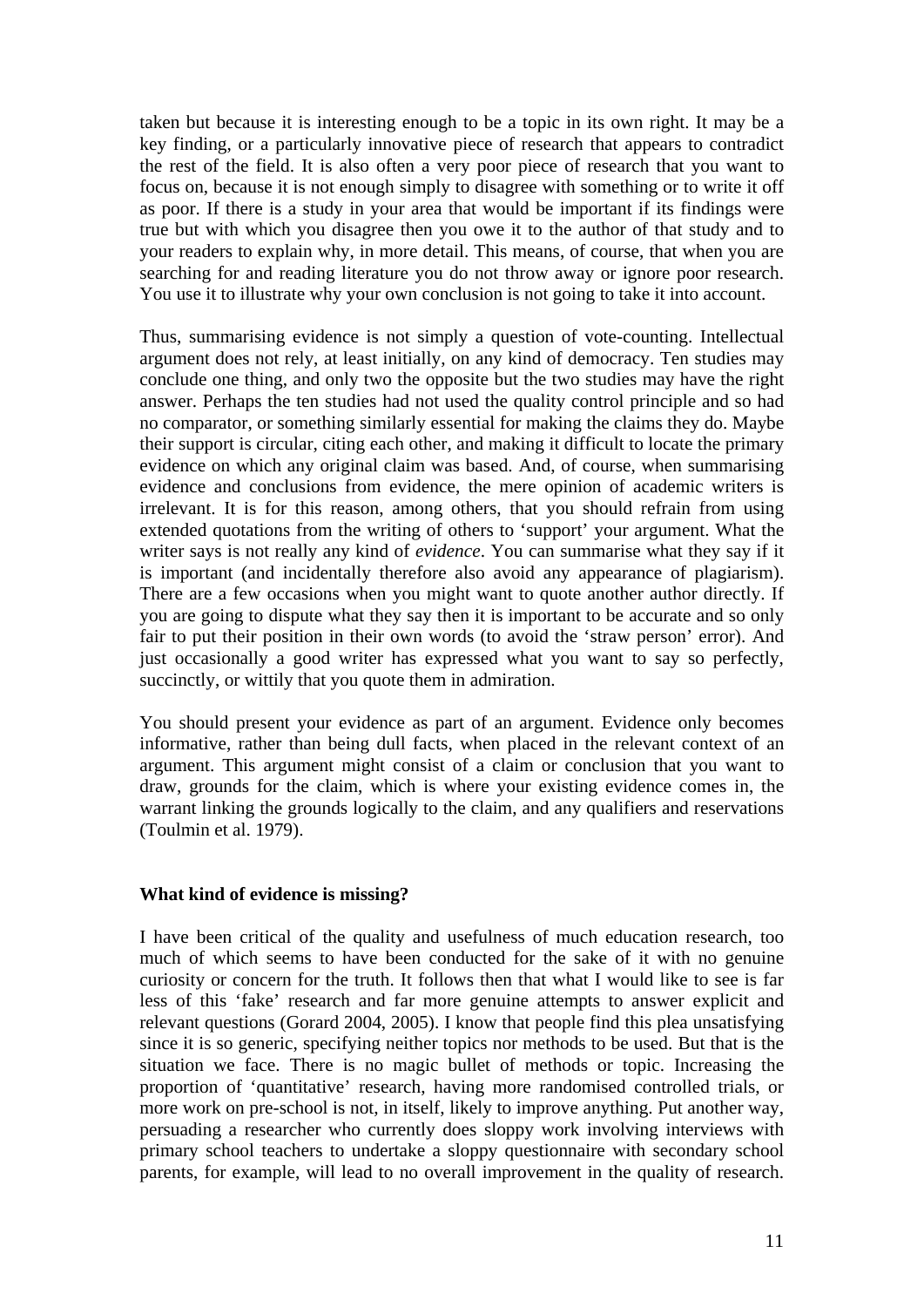Education really needs new people (you perhaps) who care much more about the quality of their research results. The sceptical quality principle – if the conclusion I want to draw were not true how else could I explain the evidence? – is of greatest help if we can persuade researchers to use it from the outset. At the beginning of a new study it would help researchers to consider the kind of evidence they would need in order to be able to draw the kinds of conclusions they want to (Gorard and Cook 2007.

Imagine that a researcher wanted to help decide whether some new kind of school (perhaps Academies in England) 'performed' better than the kind of school it replaced (perhaps the 'bog standard comprehensive'). The sceptical principle immediately reminds the researcher that they need a comparator. So they imagine comparing Academies with their predecessor schools. But even if the exam scores in Academies are higher than in predecessor schools it would be easy to find alternatives to the explanation that Academies therefore performed better. Many other things may have changed over time as well, including the prevalence of exam scores. Every year qualifications tend to rise across all schools (more students get more high grades at GCSE or equivalent, for example). So the question is not whether scores in Academies rise but whether they rise faster than in other schools or faster than they would have been predicted to rise in the predecessor schools. So now the reasearcher realises they need at least two comparators – the predecessor schools and the non-Academy existing schools. Another thing that might change over time is the student intake to the Academies. As a consequence of new building or extra funding perhaps the Academies are attracting a different kind of student. If these students have higher prior attainment at primary school than the previous student intake of the predecessor school then we would expect higher scores from the Academies anyway, even if they did not perform any better as schools. So we need to look not at the raw scores of students but at the scores of equivalent students in the three groups (Academies, predecessor schools, and existing non-Academies). And so on. All of this and much more becomes quite clear before the study takes place, simply by imagining how it would be possible to warrant a claim that Academies were or were not more effective than the kinds of schools they replaced.

Thus, we could avoid the kind of nonsense 'research' that fills most UK education research journals. Using such an approach both as authors and as reviewers of the work of others, it simply should not be possible for researchers to make comparative claims without a comparator, and other distressingly common errors. What I am talking about here is an emphasis on design. Design is not about the topic, approach, research questions or methods used. What we need more of is research in which these elements hang together logically in a coherent design (http://www.tlrp.org/capacity/rcbn.html).

I will end by suggesting just four areas in which I feel future research could be crucial, but this can only be a partial picture.

1. Rigorous teaching experiments (or design experiments) examining different techniques and pedagogies are essential to discover how to help students of all ages to learn best. At present research tends to be dismissed in favour of professional judgement (perhaps rightly so), but in the cumulation of small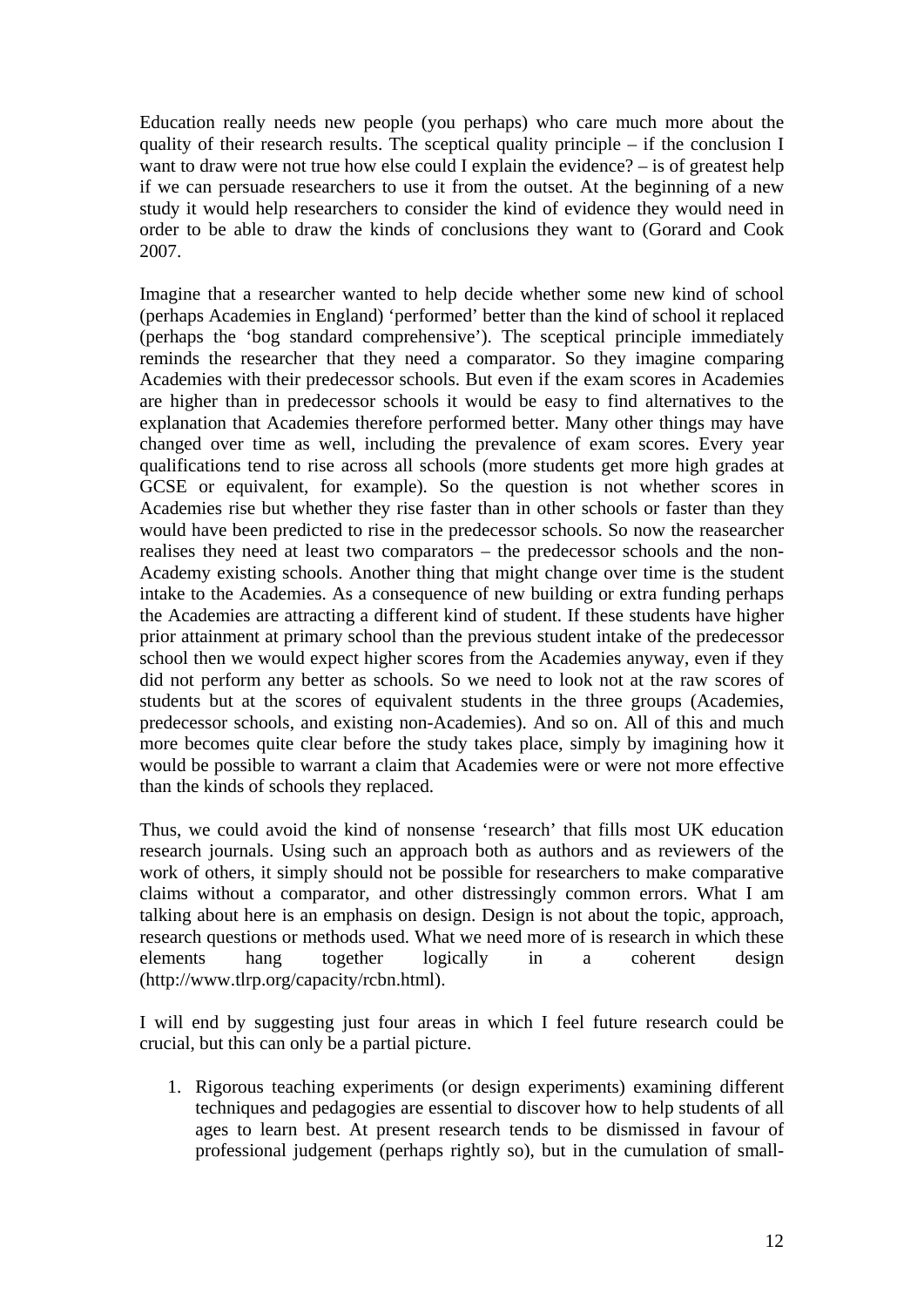scale practitioner work with professional judgement we can hope for the best of both kinds of knowledge to work together and not in stand off.

- 2. Decades of work in the sociology of education tradition have shown that student background, including socio-economic status and prior attainment, makes a difference to school outcomes and beyond. But no one has satisfactorily addressed why this is so. Raking through data from the past can only advance the field so far. We need more genuinely evaluated interventions, to try and find out.
- 3. We all know that teachers make a difference, in comparison to not having a teacher. But it is also assumed that different teachers are differentially effective. If this is actually true it ought to be easy to establish via randomised controlled trials, and so provide pointers for the improvement of others.
- 4. Above all, we need to educate the potential users of evidence from education research about what evidence they can rely on and what they ought to ignore. Currently, academic writers on the impact of research seem to assume that all research is good and should simply be taken more account of. But practitioners and policy-makers, while paying lip-service to evidence-based approaches, actually ignore research because they know much of it is flawed. This stand off requires several changes, the most important of which is that academics start rejecting rubbish research and that users start recognising good research (Gorard 2008).

#### **Summary comments**

#### **Further reading**

- Gorard, S. (2001) *Quantitative Methods in Educational Research: The role of numbers made easy*, London: Continuum
- Gorard, S. (2002) Fostering scepticism: the importance of warranting claims, *Evaluation and Research in Education*, 16, 3, 136-149
- Gorard, S., with Adnett, N., May, H., Slack, K., Smith, E. and Thomas, L. (2007) *Overcoming barriers to HE*, Stoke-on-Trent: Trentham Books
- Gorard, S. (2004) The British Educational Research Association and the future of educational research, *Educational Studies*, 30, 1, 65-76
- Gorard, S. (2005) Current contexts for research in educational leadership and management, *Educational Management Administration and Leadership*, 33, 2, 155-164
- Gorard, S. (2008) Research impact is not always a good thing: a re-consideration of rates of 'social mobility' in Britain, *British Journal of Sociology of Education*, 29, 3, 317-324
- Gorard, S. and Cook, T. (2007) Where does good evidence come from?, *International Journal of Research and Method in Education*, 30, 3, 307-323
- Gorard, S., Rushforth, K. and Taylor, C. (2004) Is there a shortage of quantitative work in education research?, *Oxford Review of Education*, 30, 3, 371-395
- Gorard, S., with Taylor, C. (2004) *Combining methods in educational and social research,* London: Open University Press
- Gorard, S. and Rees, G. (2002) *Creating a learning society?*, Bristol: Policy Press